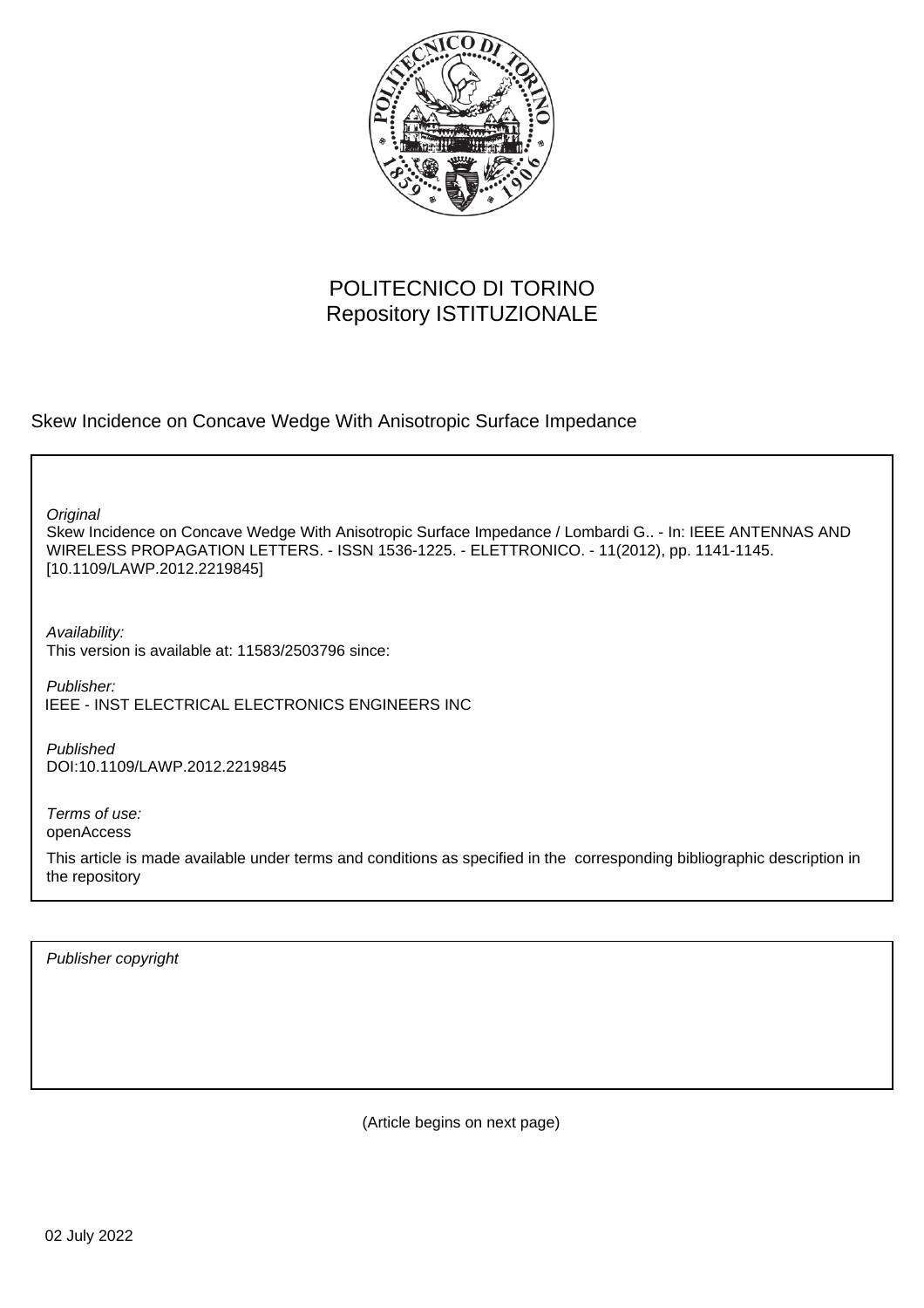# Skew Incidence on Concave Wedge with Anisotropic Surface Impedance

Guido Lombardi, *Senior Member, IEEE*

*Abstract*—The diffraction of a plane wave at skew incidence by an arbitrary-angled concave wedge with anisotropic impedance faces is studied. Concave wedges are of interest in wireless propagation models, in particular on modeling buildings and reflectors. The solution is obtained via the generalized Wiener-Hopf technique for arbitrary impedance wedges using a numericalanalytical approach. The numerical results show the spectral properties of the fields, GTD/UTD diffraction coefficients and total fields.

*Index Terms*—Electromagnetic diffraction, electromagnetic scattering, surface impedance, wedges, uniform theory of diffraction, Wiener-Hopf method, wireless propagation.

## I. INTRODUCTION

**T**HIS paper examines the problem of diffraction by a plane wave at skew incidence on an impenetrable con-**HIS** paper examines the problem of diffraction by a cave wedge (aperture half-angle  $\Phi < \pi/2$ ) with anisotropic impedance faces immersed in an homogeneous material Fig. 1.

Scattering and diffraction by a concave wedge is of interest to the wireless community, because this geometry can model building and urban environments as well as reflectors.

We consider only time-harmonic electromagnetic fields with a time dependence specified by the factor  $e^{j\omega t}$ , which is omitted. The incident field is constituted by plane waves propagating in a medium of intrinsic impedance  $Z<sub>o</sub>$  and having the following longitudinal components:

$$
\begin{cases}\nE_z^i = E_o e^{j\tau_o \rho \cos(\varphi - \varphi_o)} e^{-j\alpha_o z} \\
H_z^i = H_o e^{j\tau_o \rho \cos(\varphi - \varphi_o)} e^{-j\alpha_o z}\n\end{cases}
$$
\n(1)

where,  $\beta$  and  $\varphi_o$  are the zenithal and the azimuthal angles which define the direction of the plane wave  $\hat{k}_i$ :  $k = \omega \sqrt{\mu \varepsilon}$ ,  $\alpha_o = k \cos \beta$ ,  $\tau_o = k \sin \beta$  and  $Z_o = \sqrt{\mu_o/\varepsilon_o}$ .

The tensorial Leontovich boundary conditions are enforced on the two faces:

$$
\begin{bmatrix} E_z(\rho, \pm \Phi) \\ E_\rho(\rho, \pm \Phi) \end{bmatrix} = \pm \mathbf{Z}_{\mathbf{a},\mathbf{b}} \begin{bmatrix} H_\rho(\rho, \pm \Phi) \\ -H_z(\rho, \pm \Phi) \end{bmatrix}
$$
 (2)

The general problem of the scattering and diffraction of a plane skew electromagnetic wave by an arbitrary-angled wedge with general anisotropic impedance boundary conditions has been exhaustively dealt with the Sommerfeld-Malyuzhinets method (SM) [1]-[3] and with the Wiener-Hopf (WH) method [4]-[5] where the authors resort to approximate numerical solutions. These papers were focused on convex wedge configurations with semi-aperture angle  $\Phi \geq \pi/2$ .



Fig. 1. The concave impenetrable wedge

Since the concave wedge presents several interesting physical aspects, in this paper we consider the most general case of concave wedge. The concave wedge problem has been only partially investigated in literature [1], [6]-[10]. In particular: [1] deals with isotropic impedance faces, [8] and [10] consider right-angled structures ( $\Phi = \pi/4$ ) with diagonal  $\mathbf{Z}_{\mathbf{a},\mathbf{b}}$  matrices and, [6]-[9] investigate the *compatibility* conditions in order to avoid diffraction for  $\Phi = \pi/4$ .

This paper focuses the attention on the generation of shadow boundaries for multiple reflected components. The paper is organized as follows: Section II reviews the Wiener-Hopf formulation and its reduction to Fredholm integral equation of second kind (FIE) [4]-[5]. The same section shows the numerical solution of the FIE and also deals with the analytical continuation of the approximate representations. Section III presents the far field evaluation in term of total field by estimating: the Geometrical Optics (GO) component and the diffracted component, whereas Section IV is devoted to numerical results.

# II. FORMULATION AND SOLUTION: A REVIEW

# *A. GWHE for Impenetrable Wedge Problems*

Without loss of clarity we refer to the quantities reported in [4]-[5]. The generalized Wiener-Hopf equations (GWHE) for impenetrable wedge problems assumes the following form:

$$
G(\eta)X_{+}(\eta) = X_{-}(m) \tag{3}
$$

where  $G(\eta)$  is the matrix kernel and,  $X_+(\eta)$  and  $X_-(m)$ are the Laplace transforms of the unknown field components respectively defined for  $\varphi = 0$  in the Laplace domain  $\eta$  and for  $\varphi = \pm \Phi$  in the Laplace domain m:

$$
m = -\eta \cos \Phi + \xi \sin \Phi \tag{4}
$$

$$
X_{+}(\eta) = \begin{vmatrix} V_{z+}(\eta, 0) \\ V_{\rho+}(\eta, 0) \\ Z_{o}I_{z+}(\eta, 0) \\ Z_{o}I_{\rho+}(\eta, 0) \end{vmatrix}, X_{-}(m) = \begin{vmatrix} Z_{o}I_{\rho+}(-m, \Phi) \\ -Z_{o}I_{z+}(-m, \Phi) \\ -Z_{o}I_{\rho+}(-m, -\Phi) \\ Z_{o}I_{z+}(-m, -\Phi) \end{vmatrix}
$$
(5)

G. Lombardi is with the Department of Electronics and Telecommunications, Politecnico di Torino, 10129 Torino, Italy e-mail: guido.lombardi@polito.it.

Manuscript received June 18, 2012.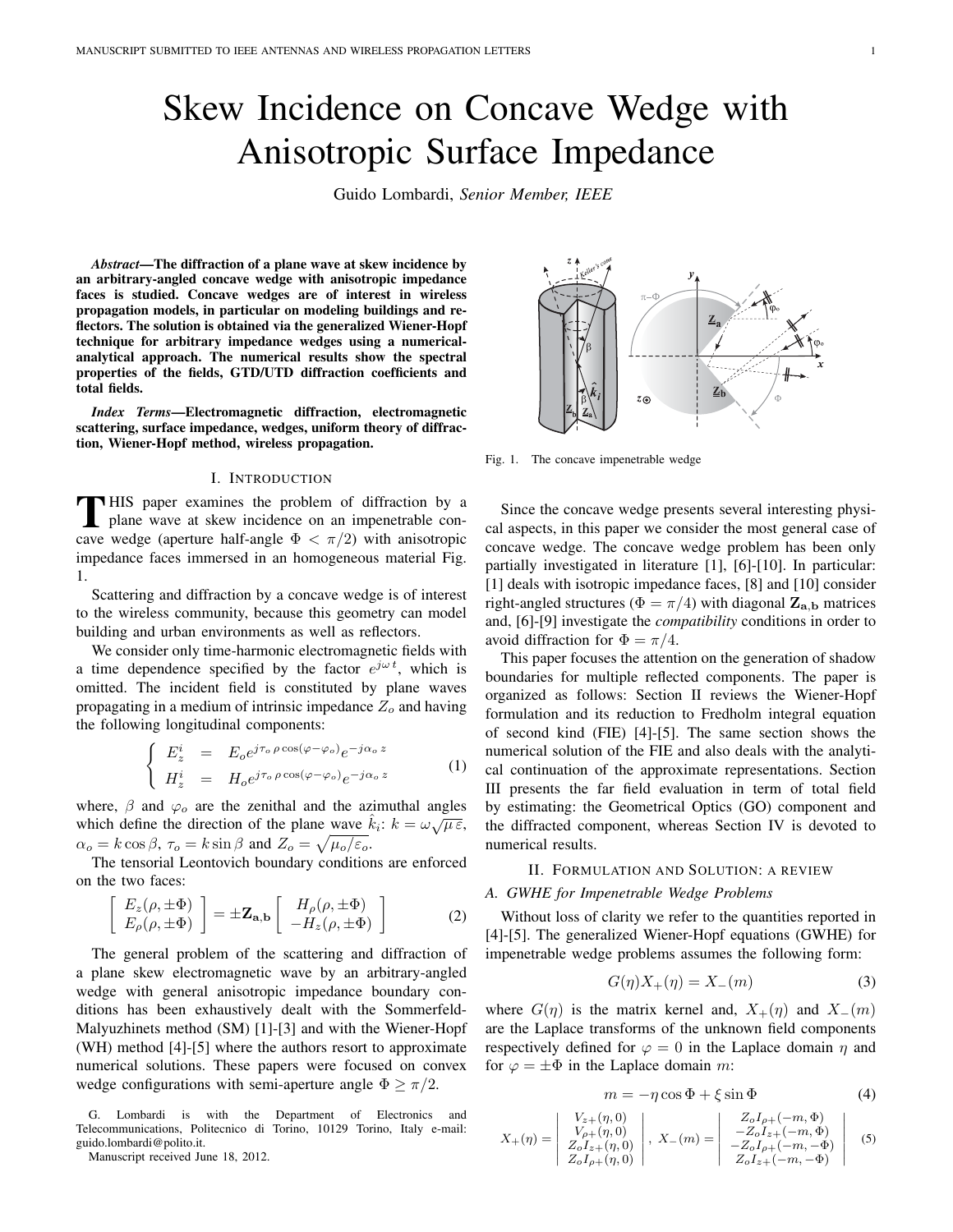Note that the voltages and currents are respectively Laplace transforms of the electric  $E$  and the magnetic  $H$  field components.

The reduction of GWHE to classic Wiener-Hopf equations (CWHE) is obtained via the variable transformation [4]:

$$
\eta = \eta(\bar{\eta}) = -\tau_o \cos(\frac{\Phi}{\pi} \arccos(-\frac{\bar{\eta}}{\tau_o})),\tag{6}
$$

which yields

$$
\bar{G}(\bar{\eta})\bar{X}_{+}(\bar{\eta}) = \bar{X}_{-}(\bar{\eta})\tag{7}
$$

in the  $\bar{\eta}$  plane.

### *B. Fredholm solution of the CWHE*

In this paper, instead of using the general Fredholm factorization of the WH kernel [5], we resort to the effective solution of the Fredholm integral equations in terms of the physical unknowns [12]-[11]. The integral equations are obtained by contour integration:

$$
G(\bar{\eta})X_{+}(\bar{\eta}) + \frac{1}{2\pi j} \int_{-\infty}^{\infty} \frac{[G(u) - G(\bar{\eta})]X_{+}(u)}{u - \bar{\eta}} du = \bar{f}_{o}(\bar{\eta}) \quad (8)
$$

with  $\bar{f}_o(\bar{\eta})=$   $If[Im[\bar{\eta}_o]<0, \frac{R_o}{\bar{\eta}-\bar{\eta}_o},Im[\bar{\eta}_o]>0, \frac{G(\bar{\eta})G^{-1}(\bar{\eta}_o)F_o}{\bar{\eta}-\bar{\eta}_o}].$ 

The source coefficients  $R_o = Res\{\bar{X}_-(\bar{\eta}), \bar{\eta}_o\}$  and  $F_o =$  $\bar{G}(\bar{\eta}_o)Res\{\bar{X}_+(\bar{\eta}),\bar{\eta}_o\}$  are obtained extracting the primary field (GO) with pole  $\bar{\eta}_o = -\tau_o \cos \frac{\pi}{\Phi} \varphi_o$  from the WH unknowns in (7). Without loss of generality we assume  $\varphi_o > 0$ and the result is that  $R_o = F_o = {n_1, n_2, 0, 0}/d$  where the components are reported in (9).

#### *C. Numerical Solution*

We obtain the solution of the Fredholm equations (8) in the angular domain  $\bar{w}$  after a contour deformation [5]. We recall that  $\eta = -\tau_o \cos(w)$ ,  $\bar{\eta} = -\tau_o \cos(\bar{w})$  and  $\bar{w} = \frac{\pi}{\Phi}w$ . The contour deformation yields  $\bar{w} = -\frac{\pi}{2} + jt$ . This procedure enhances the convergence of the numerical solution obtained by simple numerical technique as uniform sampling with the interval truncation parameter  $A$  and step  $h$ . It yields:

$$
H(t)Y(t) + \frac{1}{2\pi j} \int_{-\infty}^{+\infty} M(t, u)Y_i(u) du = f_o(t)
$$
 (10)

with  $H(t) = \tilde{G}(-\frac{\pi}{2} + j t) = \tilde{G}(\bar{w}) = \bar{G}(-\tau_o \cos(\bar{w})),$  $Y(t) = \left[ \tilde{X}_{+}(-\frac{\pi}{2} + j t) \right] = \tilde{X}_{+}(\bar{w}) = \bar{X}_{+}(-\tau_o \cos(\bar{w})),$  $f_o(t) = \tilde{f}_o(-\frac{\pi}{2} + j t) = \tilde{f}_o(\bar{w}) = \bar{f}_o(-\tau_o \cos(\bar{w}))$  and

$$
M(t, u) \simeq \frac{[H(u) - H(t)] \cosh u}{-\sinh u + \sinh t}
$$
 (11)

and where  $\approx$  is an equality in the limit sense for  $u \rightarrow t$ .

In order to evaluate the far field using the Sommerfeld functions we need to estimate the unknowns in the classic w plane, therefore  $\hat{X}_+(w) = \tilde{X}_+(\frac{\pi}{\Phi}w)$ . The application of the numerical procedure yields a solution that holds for real w values only in a regularity segment  $-\Phi < w < 0$  $(-\pi < \bar{w} < 0)$  that belongs to the regularity strip  $P_{\bar{w}}$  defined by the image of the proper  $\bar{\eta}$  plane in the  $\bar{w}$  plane (see Figs. 13 and 14 in [5]). The regularity segment  $-\Phi < w < 0$  and regularity strip  $P_w$  for the approximate solution  $\hat{X}_{i+}^{(a)}(w)$  are then obtained using  $w = \frac{\Phi}{\pi} \bar{w}$ .

By representing the GWHE in the  $w$  plane, we perform the analytic continuation of  $\hat{X}_{i+}^{(a)}(w)$  using recursively the following expression:

$$
\hat{X}_{+}(w) = \begin{cases}\n\hat{X}_{+}^{(a)}(w), & \text{if } w \in P_{w} \\
\hat{X}_{+}(-w), & \text{if } Re[w] > -\frac{\Phi}{2} \\
\hat{G}^{-1}(-w) \cdot \hat{G}(w - 2\Phi) \cdot \hat{X}_{+}(w - 2\Phi), & \text{if } Re[w] < -\frac{\Phi}{2}\n\end{cases}
$$
(12)

Note that (12) returns only the first value that yields True and it is slightly different from the definition given in [5]. We have checked and reviewed this expression to extend its validity to the entire  $w$  complex plane. We note that for concave wedges  $(\Phi < \pi/2)$  (12) must be recursively applied several times to obtain valid  $X_+(w)$  in the Sommerfeld region  $\Pi_{res}$  (the region enclosed by the SDP in  $\pm \pi$  and the Sommerfeld contour  $\gamma$ ).

III. FAR FIELD

The longitudinal components of the fields are obtained through the Sommerfeld integral

$$
\{E_z, H_z\} = \frac{1}{2\pi j} \int_{\gamma} s_{E,H}(w + \varphi) e^{+j\tau_o \cos(w)\rho} dw \qquad (13)
$$

where we have omitted a factor  $e^{+j\alpha_0 z}$ . Eq. (13) requires the definition of the Sommerfeld functions in  $\Pi_{res}$  in terms of  $X_+(w)$  components [13], [5]:

$$
s_E(w) = \frac{j\tau_o}{2} \left[ -\sin w \hat{X}_{1+}(w) + \sin \beta \hat{X}_{4+}(w) - \cos \beta \cos w \hat{X}_{3+}(w) \right] (14)
$$
  

$$
s_H(w) = \frac{j\tau_o}{2Z_o} \left[ -\sin w \hat{X}_{3+}(w) - \sin \beta \hat{X}_{2+}(w) + \cos \beta \cos w \hat{X}_{1+}(w) \right] (15)
$$

The total far field is then obtained as sum of GO, possible surface wave (SW) and diffracted components. The GO and the SW components derive from poles of the Sommerfeld functions evaluated at  $w+\varphi(\varphi)$  is the observation angle), while the diffracted components derive from the integration of the Sommerfeld functions with argument  $w + \varphi$  along the SDP at  $\pm\pi$ . A detailed GO analysis shows that the GO poles  $w_{qo}$  of  $s_{E,H}(w)$  are constituted by the incident wave pole  $w_o = -\varphi_o$ and two sets of poles related to multiple reflected waves: 1) the poles  $(-1)^n(-2n\Phi + \varphi_o)$  generated by the first reflection on face a and 2) the poles  $(-1)^n (2n\Phi + \varphi_o)$  generated by the first reflection on face b, with  $n \in \mathbb{N}_0$ . Note that each component of  $X_+(w)$  shows more poles:  $\pm 2n\Phi \pm (\mp)\varphi_o$ with  $n \in \mathbb{N}_0$ . The evaluation of GO through the residue formulas in  $w_{qo} + \varphi$  avoids cumbersome expressions of the multiple reflected waves. We assert that only the last multiple two reflected waves can generate shadow boundaries (the pair with greatest  $|w_{g0}|$  such that  $-\Phi < \varphi_{GO} < \Phi$  where  $\varphi_{GO} = -\text{sign}[w_{go}]\pi + w_{go}$ ). The GTD diffraction coefficients  $(D^{E,H}(\varphi,\varphi_o) = s_{E,H}(\varphi - \pi) - s_{E,H}(\varphi + \pi)$ )show peaks only for the GO components with shadow boundaries. Only these components need uniform formulas:

$$
\{E_z^d, H_z^d\} = \frac{e^{-j\left(\alpha_o z + \tau_o \rho + \frac{\pi}{4}\right)}}{\sqrt{2\pi \tau_o \rho}} \cdot \left\{ D^{E, H}(\varphi, \varphi_o) + \sum_{w_{go}^{sb}} K_{w_{go}^{sb}}^{E, H} \frac{1 - F\left(2\tau_o \rho \cos^2 \frac{\varphi - w_{go}^{(sb)}}{2}\right)}{2\cos \frac{\varphi - w_{go}^{(sb)}}{2}} \right\}
$$
\n(16)

where  $w_{go}^{sb}$  are the poles of the last pair of reflected waves,  $K_{w_{g_0}^{gb}}^{E,H}$  are the residues of  $s_{E,H}(w)$  in  $w_{g_0}^{sb}$  and  $F(z)$  is the Kouyoumjian-Pathak UTD transition function [14].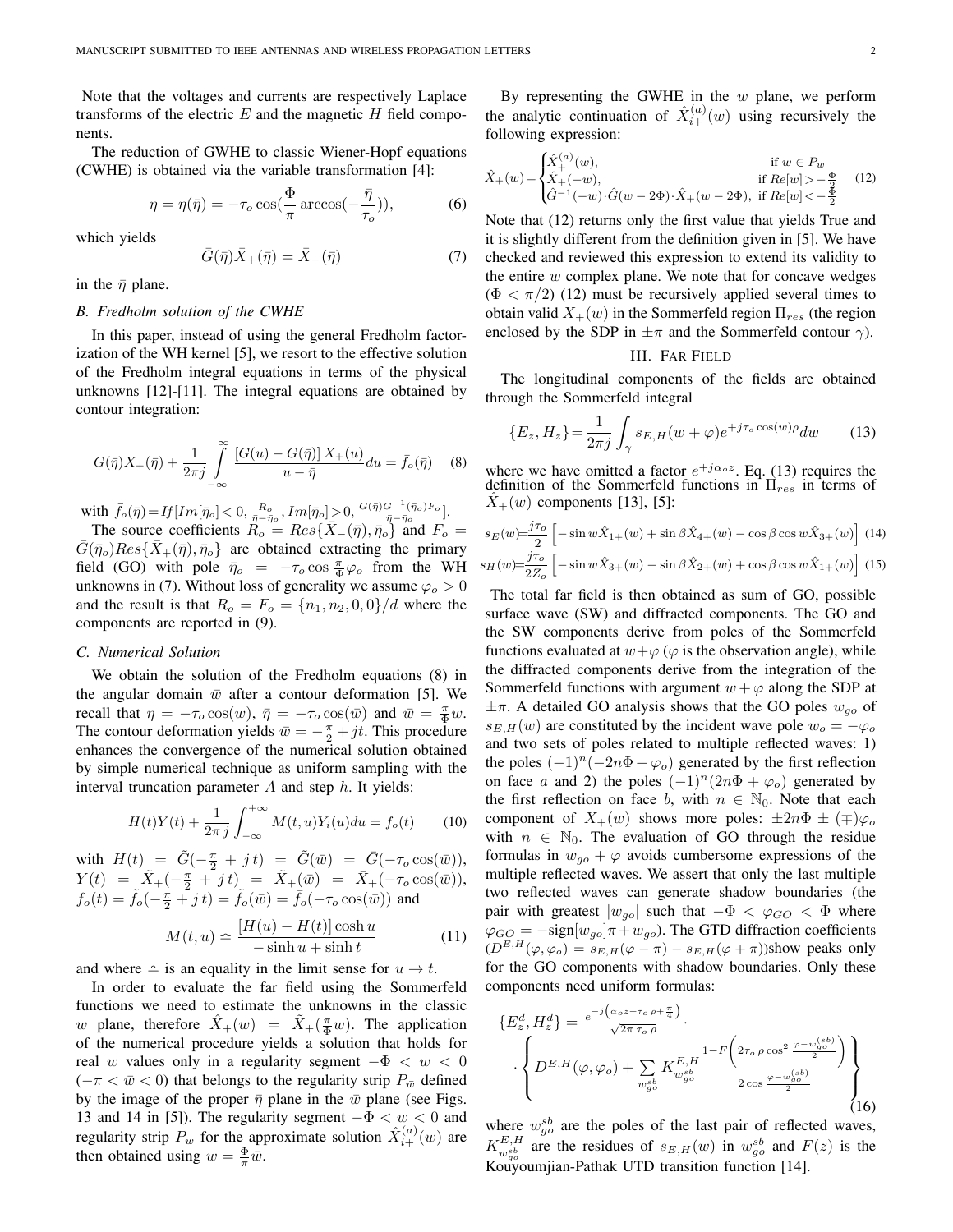$n_1 = 2\pi j \sin\left(\frac{\pi\varphi_o}{\Phi}\right) \left\{E_o[za_{11}\cos(\beta)\cos(\Phi-\varphi_o)-za_{21}\sin(\beta)] - Z_oH_o[\sin(\beta)+za_{11}\sin(\Phi-\varphi_o)]\right\}$  $n_2 = 2\pi j \sin\left(\frac{\pi\tilde{\varphi}_o}{\Phi}\right)\left\{E_o[-\sin(\Phi-\varphi_o)+za_{12}\cos(\theta)\cos(\Phi-\varphi_o)-za_{22}\sin(\theta)] - Z_oH_o[\cos(\theta)\cos(\Phi-\varphi_o)+za_{12}\sin(\Phi-\varphi_o)]\right\}$  $d = \Phi Z_o(za_{11} \cos^2(\beta) \cos^2(\Phi - \varphi_o) + za_{11} \sin^2(\Phi - \varphi_o) + \sin(\beta) \sin(\Phi - \varphi_o)(za_{11}za_{22} - za_{12}za_{21} + 1) +$  $-\frac{\sin(2\beta)}{2}(za_{12}+za_{21})\cos(\Phi-\varphi_o)+za_{22}\sin^2(\beta))$ 

# IV. NUMERICAL RESULTS

The efficiency, the convergence and the validation of the proposed approximate solutions are illustrated through several test problems. All the test cases make reference to Fig. 1. We present several test cases making reference to what has been already published in literature. The solution has been obtained with truncation parameter  $A = 10$  and step  $h = 0.5$  [5]. In the following, all angles are in radiant.

# *A. Test Case 1: Right-Angle Impedance Wedge*

This test case is inspired by [10] where the GTD diffraction coefficients are shown for a right-angle impedance wedge (*i.e.*  $\Phi = \pi/4$ ) with diagonal impedance  $\mathbf{Z}_{a,b}$ . We repropose here the test case with parameters:  $\Phi = \pi/4$ ,  $\varphi$ <sub>o</sub> = {0.01,  $\pi/12$ ,  $\pi/6$ },  $\beta = \pi/4$ ,  $z_{11}^{a,b} = 1$ ,  $z_{22}^{a,b} = 0.25$ ,  $z_{12}^{a,b} = z_{21}^{a,b} = 0$ . Fig. 2(a) shows the co-polar and crosspolar GTD diffraction coefficients in dB scale for  $E_o$  =  $1V/m,H_o = 0A/m$ . We observe that with  $\Phi = \pi/4$  the shadow boundaries of the two double-reflected waves are coincident. In this particular test case the shadow boundary is present only in the cross-polar component, therefore Fig. 2(a) shows only one peak in  $Z_0D^H$ . The weak non singular co-polar component shows loss of convergence for  $\varphi = 0$ (due to imperfect singularity cancelation in  $X_+(w)$ ). This phenomenon does not compromise the precision of the total field as reported in Fig. 2(b). The total field is estimated with  $k\rho = 10, k = 1 - 0.001j, E_o = 1V/m, H_o = 0A/m,$  $\varphi_o = \pi/6$ . The GO terms (reflection coefficients) are obtained via residue computation on the Sommerfeld function and are consistent with the ones obtained analytically in [10]. Similar numerical results are obtained for  $E_o = 0V/m$ ,  $H_o = 1A/m$ .

# *B. Test Case 2: Right-Angle Impedance Wedge with impedance compatibility condition*

This test case is inspired by [9] where the total field is shown for a right-angle impedance wedge (*i.e.*  $\Phi = \pi/4$ ) with impedance  $\mathbf{Z}_{a,b}$  that follows the *compatibility conditions* (17) to avoid diffracted field. For the diagonal impedance case the conditions are reduced to the first constrain of (17) [6]. We propose the test case with parameters:  $\Phi = \pi/4$ ,  $\varphi_o = \pi/6$ ,  $\beta = \pi/4, z_{11}^a = 1, z_{22}^a = 0.2, z_{11}^b = 1.25, z_{22}^b = 1, z_{12}^{a,b} = 1$  $z_{21}^{a,b} = 0$ . Fig. 3 shows the co-polar and cross-polar GTD diffraction coefficients in dB scale for  $E_o = 1V/m$ ,  $H_o =$  $0A/m$ . As expected, the GTD diffraction coefficients result in numerical noise around  $-300dB$ . We observe that no shadow boundary occurs and thus the total field is continuous.

$$
\frac{z_{22}^a}{z_{11}^a} + \frac{z_{22}^b}{z_{11}^b} = 1; \ z_{12}^{a,b} = -z_{21}^{a,b}; \ z_{11}^b = \pm \sqrt{\frac{1 + \frac{z_{12}^b}{z_{12}^a} (1 - \det[\mathbf{Z_a}]) - (z_{12}^b)^2}{1 - \frac{z_{22}^a}{z_{11}^a}}}
$$
(17)



(a) The co-polar  $D^E$  and cross-polar  $Z_oD^H$  GTD diffraction coefficients (dB) for  $E_o = 1V/m$ ,  $H_o = 0A/m$ 



(b) Total fields for  $E_o = 1V/m$ ,  $H_o = 0A/m$ ,  $\varphi_o = \frac{\pi}{6}$ 

Fig. 2. Test case 1.



Fig. 3. Test case 2: the co-polar  $D^E$  and cross-polar  $Z_o D^H$  GTD diffraction coefficients (dB) for  $E_o = 1V/m$ ,  $H_o = 0A/m$ .

*C. Test Case 3: The Arbitrary-Angled Concave Wedge with Anisotropic Impedance Faces at Skew Incidence*

This test case is the more general one. We conduct it with parameters:  $\Phi = 0.55$ ,  $\varphi_o = \pi/10$ ,  $\beta = \pi/3$ ,  $E_o = 0V/m$ ,